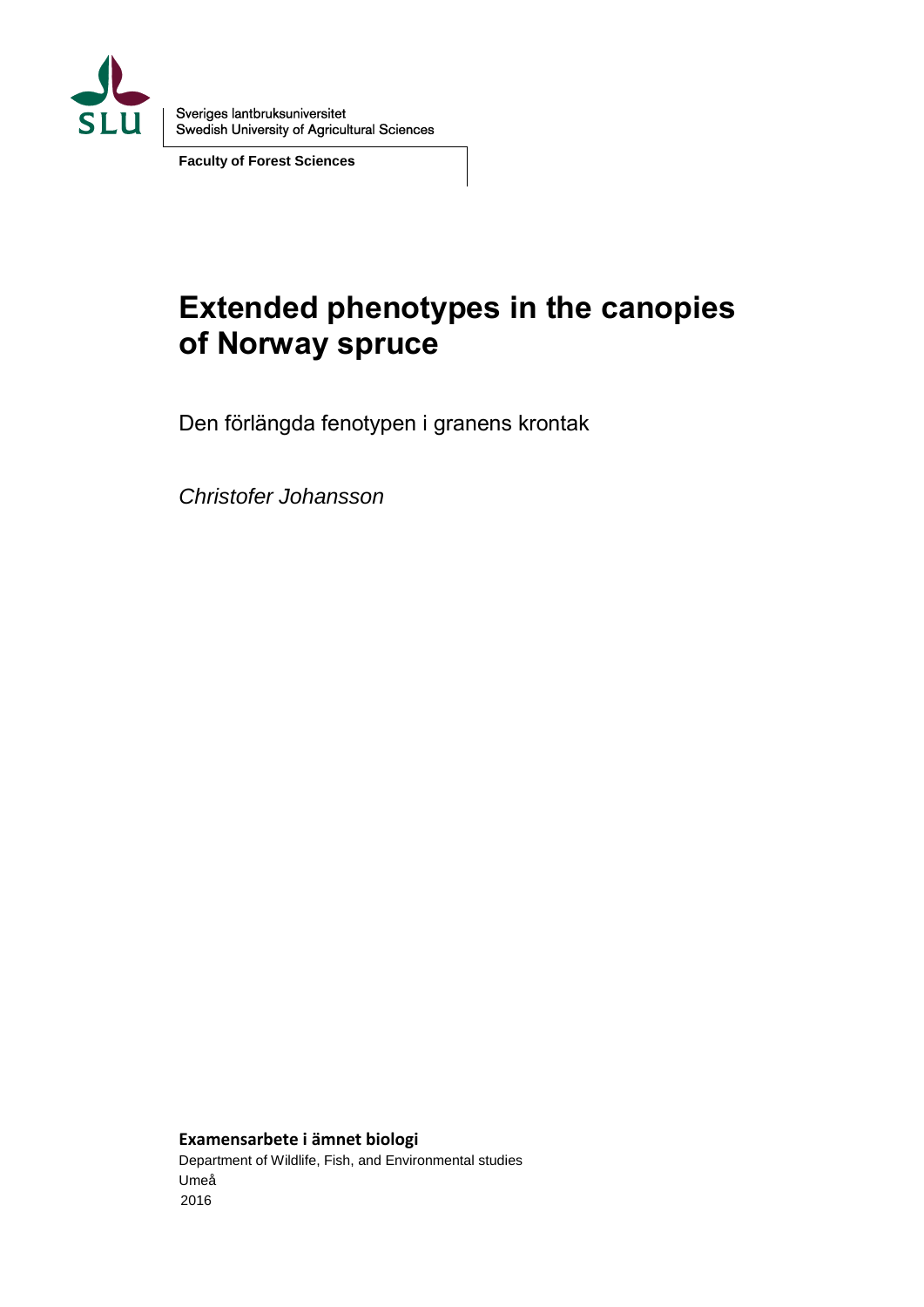#### **Extended phenotypes in the canopies of Norway spruce**

Den förlängda fenotypen i granens krontak

*Christofer Johansson*

| Supervisor:                  | Petter Axelsson, Dept. of Wildlife, Fish, and Environmental<br><b>Studies</b>     |
|------------------------------|-----------------------------------------------------------------------------------|
| <b>Assistant supervisor:</b> | Joakim Hiältén, Dept. of Wildlife, Fish, and Environmental<br><b>Studies</b>      |
| Examiner:                    | Jean-Michel Roberge, Dept. of Wildlife, Fish, and Environmental<br><b>Studies</b> |

**Credits:** 30 HEC **Level:** A2E **Course title**: Master degree thesis in Biology at the Department of Wildlife, Fish, and Environmental Studies **Course code:** EX0764 **Programme/education:** Forest Science - Master's Programme

**Place of publication:** Umeå **Year of publication:** 2016 **Cover picture:** - **Title of series**: Examensarbete i ämnet biologi **Number of part of series:** 2016:12 **Online publication:** http://stud.epsilon.slu.se

**Keywords:** extended phenotypes, *Cinara spp, Picea abies*, associated organisms, C:N ratio, growth rate, aphid abundance

#### **Sveriges lantbruksuniversitet Swedish University of Agricultural Sciences**

Faculty of Forest Sciences Department of Wildlife, Fish, and Environmental Studies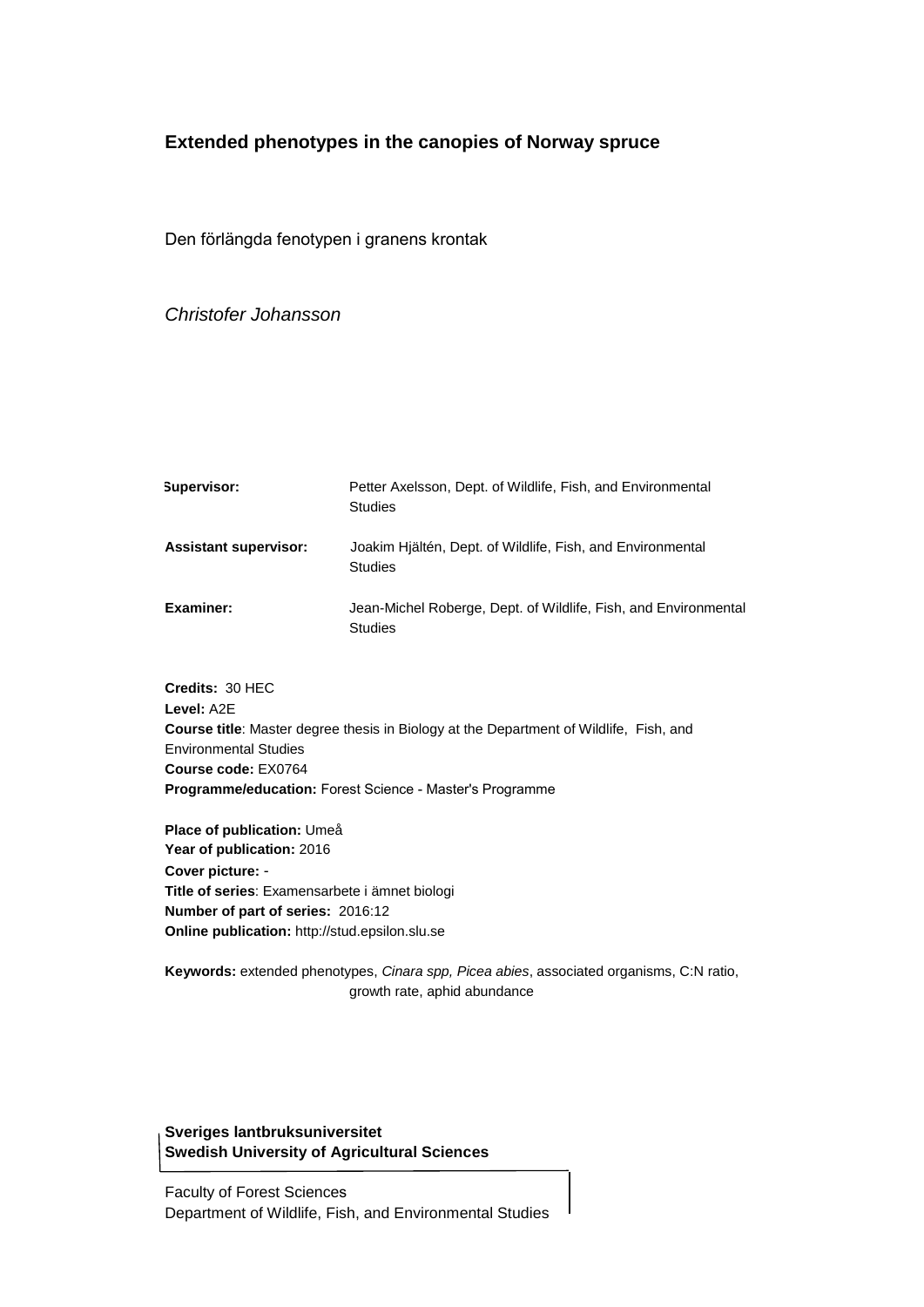## **Extended phenotypes in the canopies of Norway spruce**

## **Abstract**

The extended phenotype may help us understand how genetically determined trait variation in foundation species can influence associated organisms. Today, there is no existing demonstration of how genetically determined trait variation in Norway spruce (*Picea abies*) may affect associated organisms in tree canopies. As a majority of all planted Norway spruce seedlings used, in Swedish forestry today, originates from breeding programs it is interesting to know how the genetic material used in these programs may affect associated organisms. For example, according to the growth rate hypothesis the nutritional status of a plant should correspond negatively with tree growth, and the nutritional status of the plant should affect associated organisms. In this study, I aim to evaluate if the genetic origin of Norway spruce affect plant growth and nutritional status of needles (in this case the C:N ratio) and in extension associated communities (abundance of aphids) in the tree canopies. More specifically I will test the following six hypotheses; (1) there is a genetic influence on growth so that breast height diameter (DBH) differ among full-sib families, (2) the growth rate of the trees expressed as their DBH have a significant negative effect on needle C and positive effect on N and consequently negative effect on the C:N ratio, (3) there is a genetic component influencing C:N ratio of the needles so that the ratio differs between full-sib families, (4) growth rate of different full-sib families effect the C:N ratio of needles, (5) the abundance of aphids is influenced by full-sib family and the C:N ratio of needles and (6) growth rate of different full-sib families effect the abundance of aphids. To address these hypotheses twig and insect samples was sampled from Norway spruce trees in 90 two-by-two tree plots from 9 full-sib families. Aphids were determined to species level and needles was analyzed for C and N content with an elemental analyzer. The data on tree growth, needle chemistry, and aphid abundance were used in statistical tests using the statistical software JMP PRO 12.1.0.

I found a clear genetic influence on growth in Norway spruce; fast growing full-sib families reached a DBH almost three times larger than that of slow growing full-sib families after 37 years (3.8 cm vs. 9.8 cm). In line with the growth rate hypothesis differences in growth rate also corresponded negatively with the C:N ratio of needles suggesting that needles of fast growing trees are more nutritious than slow growing trees. Despite this relation fast growing full-sib families did not necessarily have the highest nutritional status suggesting that the growth rate – nutrition relationship follow different developmental trajectories in different families. Further, aphid abundance in the canopy of Norway spruce was significantly influenced by full-sib family, but this effect could not be related to tree growth nor C:N ratio of the needles of the different full-sub families.

Given these results, it seems possible that selection of plant material of certain genetic origin (e.g. fast growing plants) such as currently conducted in Sweden can influence how other plant traits are expressed in populations. If these other traits are of ecological significance we would also expect them to influence ecological processes.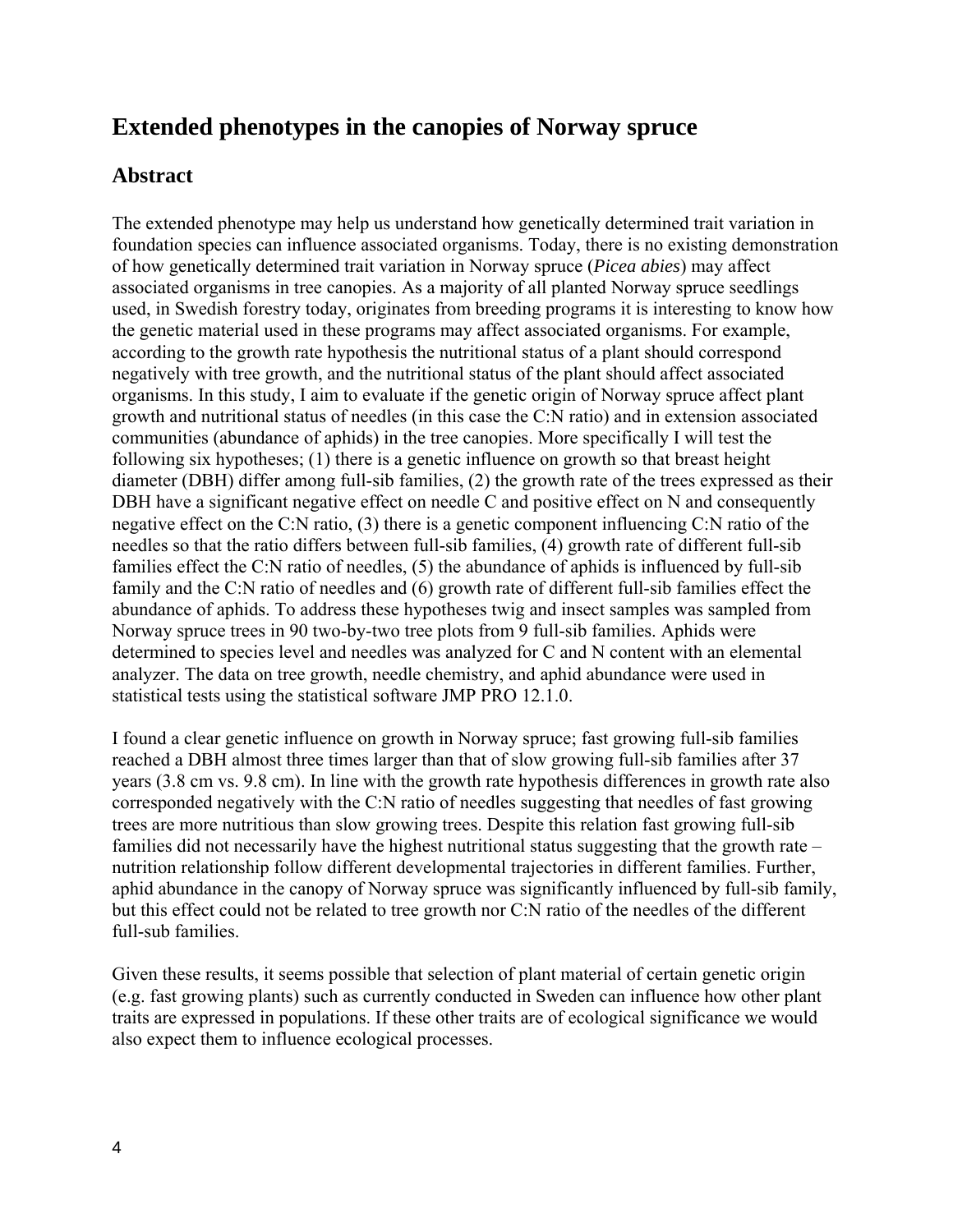### **Introduction**

The extended phenotype, defined by Dawkins (1982) as "all effects of a gene upon the world" and later by Whitham *et al.* (2003) as " the effects of genes at levels higher than the population", may help us understand how genetically determined trait variation in foundation species influence associated organisms (Whitham *et al.*, 2003; Dickson & Whitham, 1996). This effect can be pronounced and is shown in a number of studies from various study systems (Whitham *et al.*, 2012; Whitham *et al.*, 2006; Iason *et al.*, 2005; Ito & Ozaki, 2005; Dungey *et al.*, 2000; Hwang & Lindroth, 1997; Maddox & Root, 1990). Nevertheless, there is still little known about the effects of genetically determined trait variation in boreal trees on associated organisms (Whitham *et al.*, 2006), but see Korkama *et al.* (2008, 2007, & 2006) for examples in soil.

In Norway spruce phenotypic variation are shown in various ecological important traits such as the number of branches (Steffenrem *et al.*, 2008), dehardening (Westin *et al.*, 2000), and Rosner *et al.* (2007) showed that mechanical toughness and growth rate are positively related. There is also a genotypic correlation with fungal growth in Norway spruce (Swedjemark *et al.*, 1997) and Axelsson *et al.* (2015) showed that carbon based defence (phenolics) in Norway spruce differed significantly among full-sib families. The above studies clearly show that the phenotypic variation in Norway spruce can be significant, but the effect of such variation on associated organisms are not well-known. Further, such studies have merely touched upon how commercially important traits such as growth may affect ecologically important traits and further the extended phenotypes associated with the tree.

General theory on plant physiology predicts that plant growth will affect the nutritional status of the plant (e.g. C:N ratio) by a synchronous effect on nutrition (N) and carbon based 'defensive' characteristics. The growth rate hypothesis states that there is a correlation between the stochasticity of C:N:P and the growth of an organism (Elser *et al.*, 2000). Peng *et al.* (2011) found a positive relation between N concentrations and growth. Also, trade-offs between growth and defence suggests that plants with fast growth should be less defended, as phenolic and alkaloid synthesis directly competes with growth (Herms & Mattson, 1992). Addressing how these synchronic effects on growth play out to affect plant nutrition (C:N ratio) could help in our understanding of how plant growth may affect associated organisms.

The nutritional status of foliage is an ecologically important trait of general influence over various herbivores. A high C:N ratio translates to a low concentration of N, and consequently, less protein for the herbivore (Mattson, 1980). Kainulainen *et al.* (1996) reported an increase in aphid growth when foliar nitrogen increased due to fertilization. Similar results are shown by Fajer (1989) that found that N content in *Plantago lanceolata* leaves correlated positively with growth of larvae of the butterfly *Junonia coenia*. In a study by Williams and Avakian (2015) a genetic effect on foliar terpenes was shown and the variation among clones in the colonization by aphids could be explained by terpenes. Consequently, if a plant growth affect plant nutrition we would expect that this would influence other organisms associated with the plant.

Links between commercially important traits such as growth and other ecologically important properties are not well studied in Norway spruce, and basically nothing in known about how genetics can affect extended phenotypes in tree canopies. In this study, I will examine the effect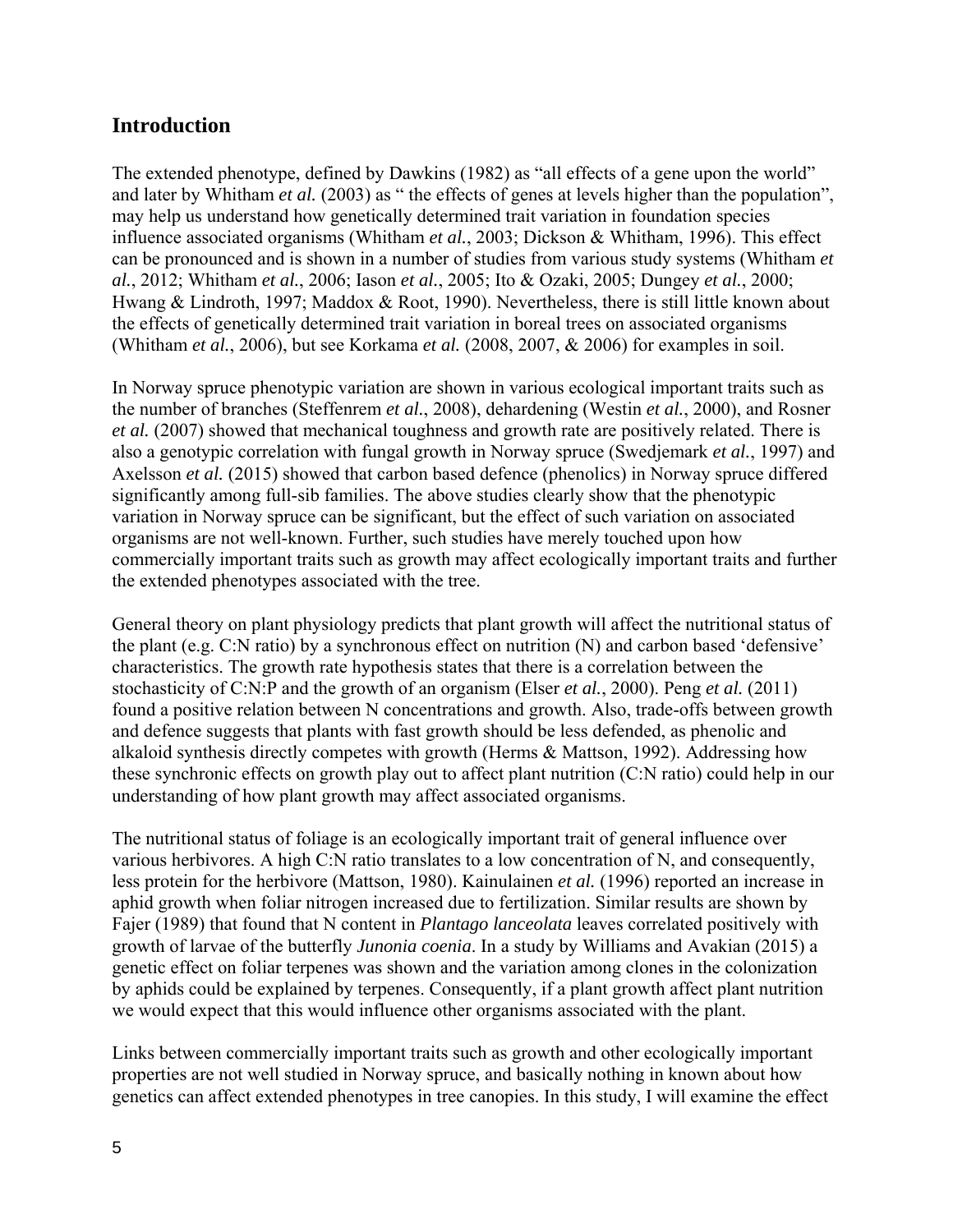of spruce genetics and genetically determined growth on the nutritional status of trees and further on the abundance of aphids of the genus *Cinara* utilizing spruce foliage. More specifically, I will test the following hypotheses.

1: There is a genetic influence on growth so that breast height diameter (DBH) differ among fullsib families.

2: The growth rate of the trees expressed as their DBH have a significant negative effect on needle C and positive effect on N and consequently negative effect on the C:N ratio.

3: There is a genetic component influencing C:N ratio of the needles so that the ratio differs between full-sib families.

4: Growth rate of different full-sib families effect the C:N ratio of needles.

5: The abundance of aphids is influenced by full-sib family and the C:N ratio of needles.

6: Growth rate of different full-sib families effect the abundance of aphids.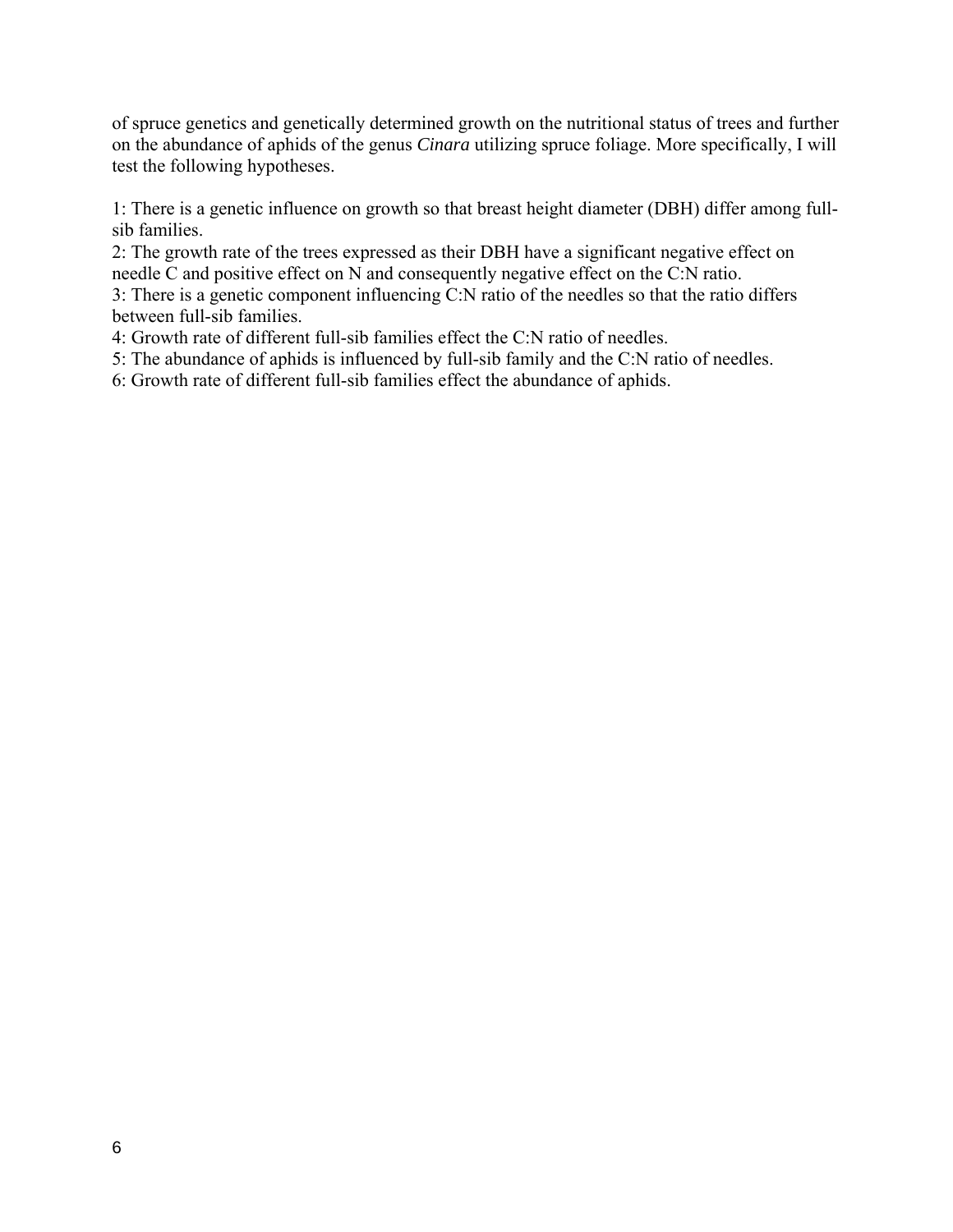## **Material and methods**

#### **Experimental design**

The field work for this study was conducted in Sävar (63º88'N 23º55.E, altitude 10m) about 15 km northeast of Umeå on a test site (ID No S23F7720331) managed by The Forest Research Institute of Sweden (Skogforsk). The experiment was established in 1977. Norway spruce (*Picea abies*) seedlings were planted with 1x1m gaps from each other in a design so that four trees in a two-by-two tree plots were from the same full-sib family (*fig 1*). The different full-sib families originated from controlled crosses between mothers and fathers from different locations throughout the counties of Västerbotten, Jämtland and Västernorrland. These two-by-two plots are considered a sampling unit (replicate) in these studies.

#### **Sampling and aphid species determination**





*Figure 1.* Principal sketch of the experimental design. Numbers are family id and stars show the placement of four individual trees used as a replicate. Each family was replicated 9-10 times.

twig was collected. The size of twigs was standardized to fit in a 25x20 cm zip-bag. The twigs were stored frozen and later processed in the lab. Each frozen twig was pulled through the hand five times to detach aphids on to a tray. Aphids were collected and stored in ethanol for later species determination.

All aphid species were determined to species level using the entomological identification manual Fauna Entomologica Scandinavica (Heie, 1980) and (Heie, 1995). Aphids were put on a petri dish with ethanol and examined under a microscope (Leica, Upplands Väsby, Sweden) down to 4X magnification.

#### **Chemicals analyses**

For chemical analyses (C, N) needles were collected from the most peripheral of the current year's shoot of each twig in September 2015. Each needle sample consisted of 24 needles collected in equal numbers from the live trees in each plot. The needles from all 81 samples were put in separate paper bags and put into a drying cabinet for 48 hours on 50º (C) before milled in a sample mill (1093 Cyclotec sample mill, FOSS, Hillerød, Denmark) for approximately 10 seconds. The milled samples were put in Eppendorf test tubes.

Measurement of mass fractions of C and N ( $\omega$ C and  $\omega$ N) was done using an elemental analyzer (Flash EA 2000, Thermo Fisher Scientific, Bremen, Germany). C and N of the dried sample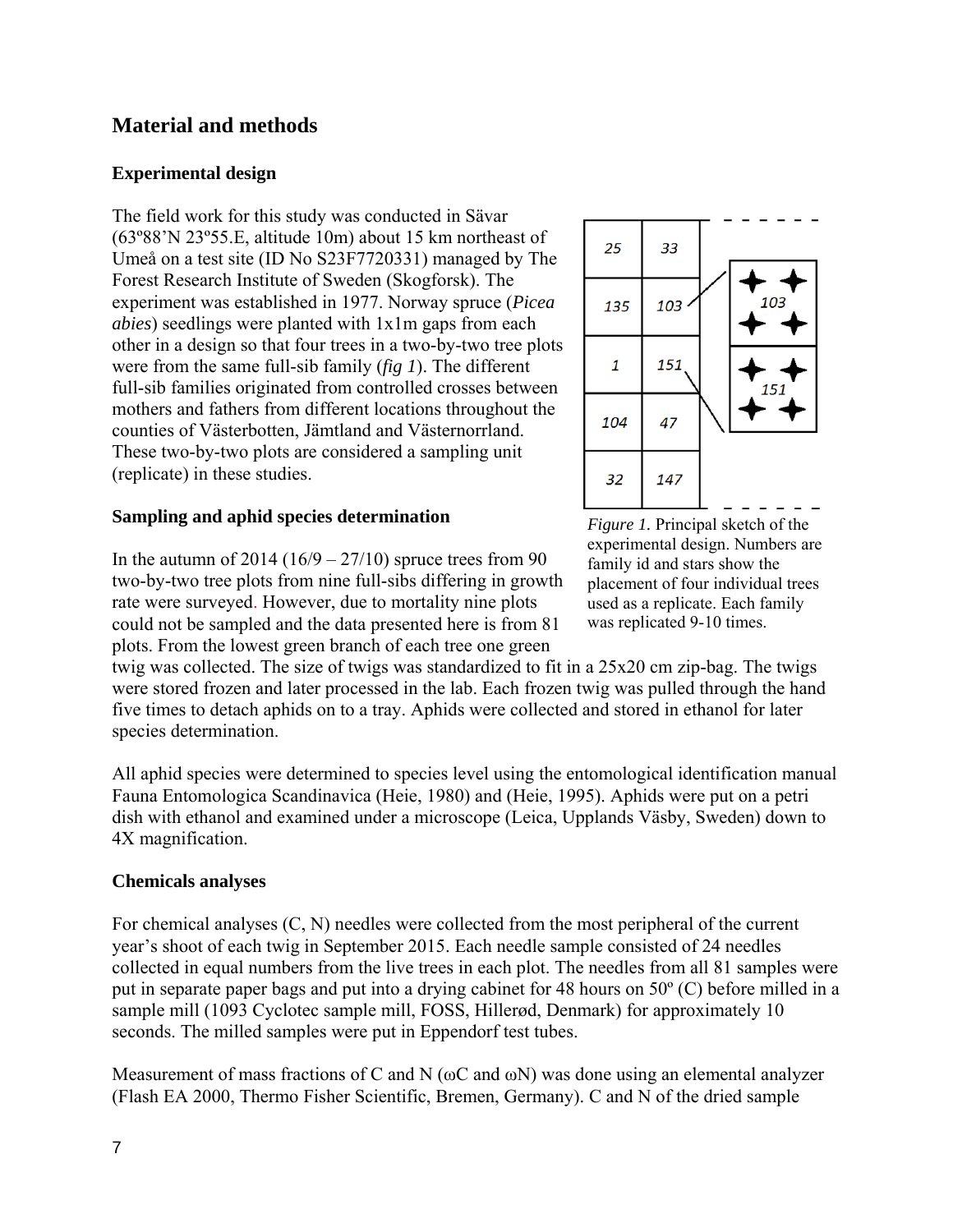material are converted to CO2 and N2 by combustion, dry mass is defined by oven drying at 70º (C) for minimum 18 hours. The results are corrected for drift and sample size effect (nonlinearity). Working standards are wheat and maize flours calibrated against reference standards. For ωN, atropine, cellulose, and NIST 1515 apple leaves, and for ωC, cyclohexanone, nicotinamide, and sucrose.

#### **Statistical analyses**

To test my hypotheses I used a combination of statistical tests (Table 1). I used linear regressions to fit DBH against needle chemistry and further needle chemistry against aphid abundance to test the relationship between my continuous independent variables and the responses. To test the effect on full-sib family on DBH, needle chemistry and aphid abundance I used a Generalized Linear Model (GLM). In this test, I also included DBH as a covariate for the test on needle chemistry and needle chemistry as a covariate for aphid abundance. As the distribution of the aphid data was skewed to the left with many zeros the GLM on aphid abundance was fitted with Poisson distribution. In this case, the non-parametric Kruskal-Wallis test was used as a post hoc test to explore significant differences in means. The data were otherwise normal distributed and Tukey-Kramer HSD test was used to find means that were significant different from each other. All the analyses described above were done using the statistical program JMP PRO 12.1.0 (© 2015 SAS Institute Inc.).

| Hypothesis Data distribution | $\sim$ 1<br>Data response | <b>Test</b>          |
|------------------------------|---------------------------|----------------------|
| Normal                       | DBH                       | GLM & Tukey-Kramer   |
| Normal                       | N, C and C:N ratio        | Linear regression    |
| Normal                       | C:N, DBH as control       | GLM & Tukey-Kramer   |
| Normal                       | C: N                      | Linear regression    |
| Poisson                      | Aphid abundance           | GLM & Kruskal-Wallis |
| Poisson                      | Aphid abundance           | Linear regression    |

Table 1*. Data distrubution and test for each hypothesis*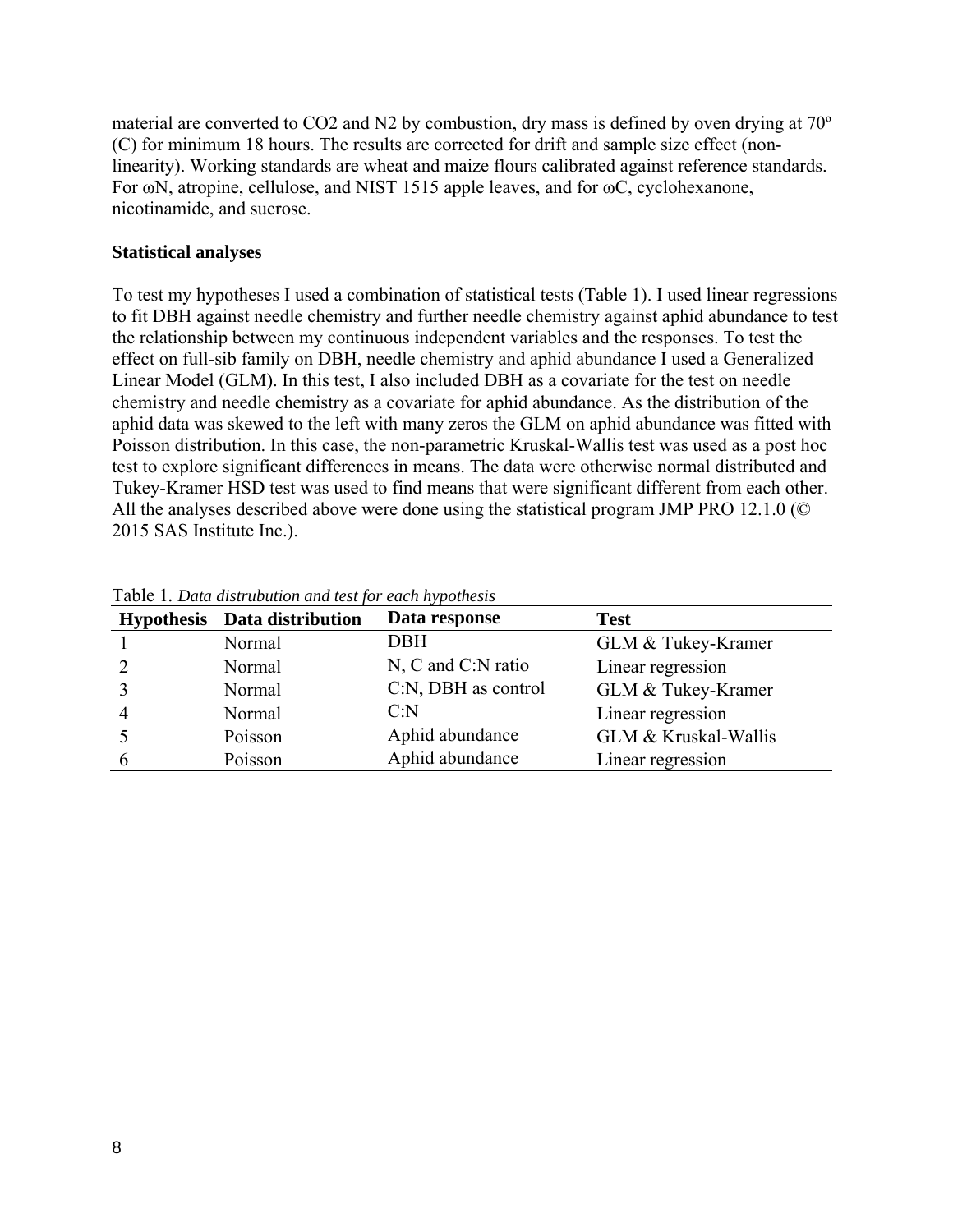## **Result**

1: There is a genetics influence on growth so that DBH differ among full-sibs families.

The GLM on the effect of full-sib family on DBH show that there is a clear genetic influence on growth in Norway spruce ( $P = 0.0001$ ,  $df = 8$ ,  $Chi^2 = 32.3$ ). In some cases this effect caused fast growing full-sib families to have a DBH that were twice as high compared with slow growing families (Fig 2). Comparison for all pairs using Tukey-Kramer HSD also shows that full-sib 126 grew significantly faster than full-sib 45, 138, 8, 70, and 71.



*Figure 2.* Bar graph showing the mean DBH (as a proxy of growth rate) of 9 different full-sibs families of Norway spruce trees. Error bars showing standard error. A & B symbolizes the all pair comparison using Tukey method, showing that 126 differs significantly from 45, 138, 8, 70, and 71.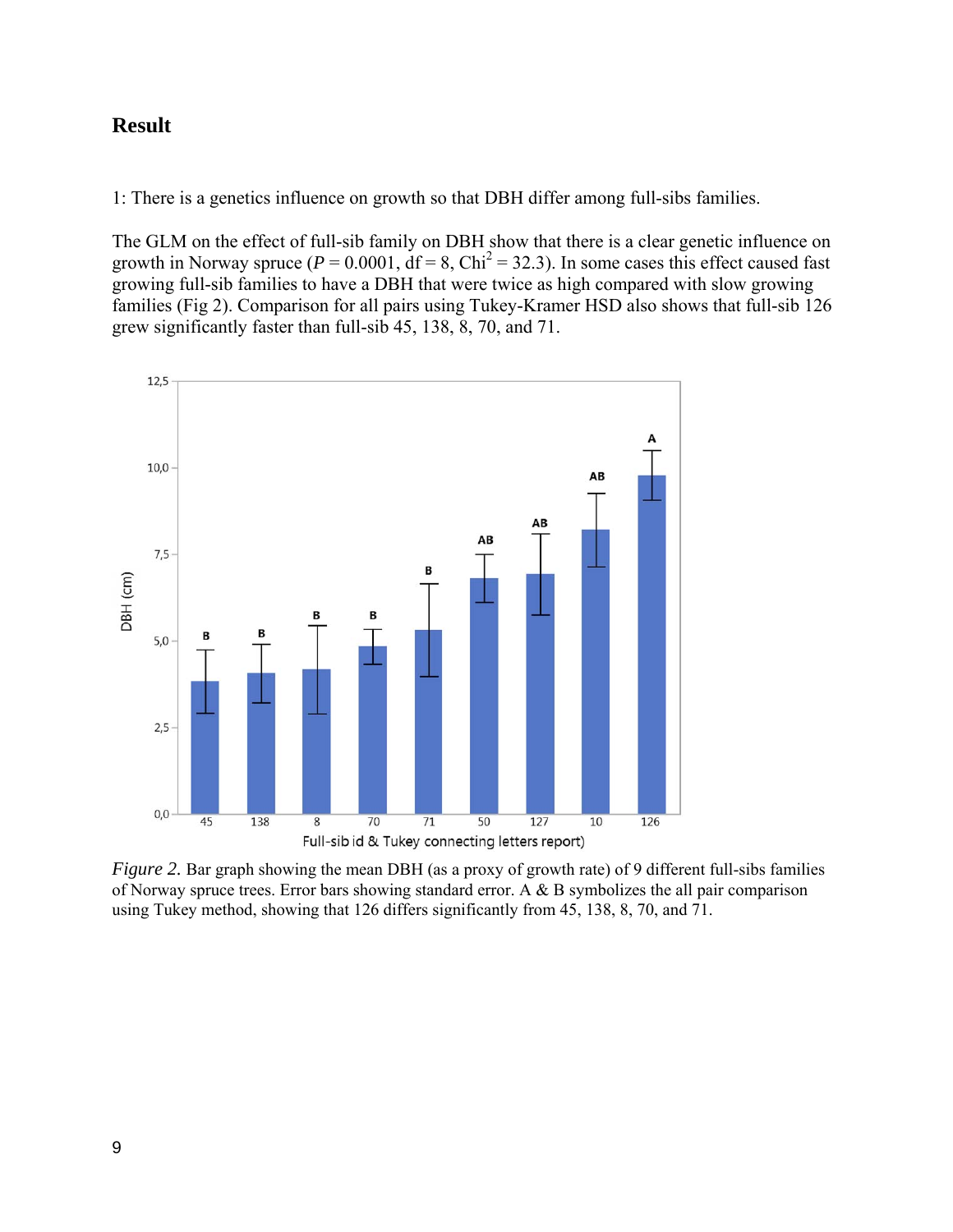2: The growth rate of the trees expressed as their DBH have a significant negative effect on needle C and positive effect on N and consequently negative effect on the C:N ratio.

DBH clearly had a positive effect ( $P = 0.0008$ ,  $R^2 = 0.1167$ ) on N content in the needles and consequently a negative effect on the C:N ratio ( $P = 0.0008$ ,  $R^2 = 0.1167$ ). There was no significant relationship between DBH and C content ( $P = 0.7142$ ,  $R^2 = 0.0015$ ).



*Figure 3* Linear regressions on needle chemistry e.g. percentage of C and N, and the C:N ratio and DBH with corresponding line equation,  $R^2$  value, and *P*-value.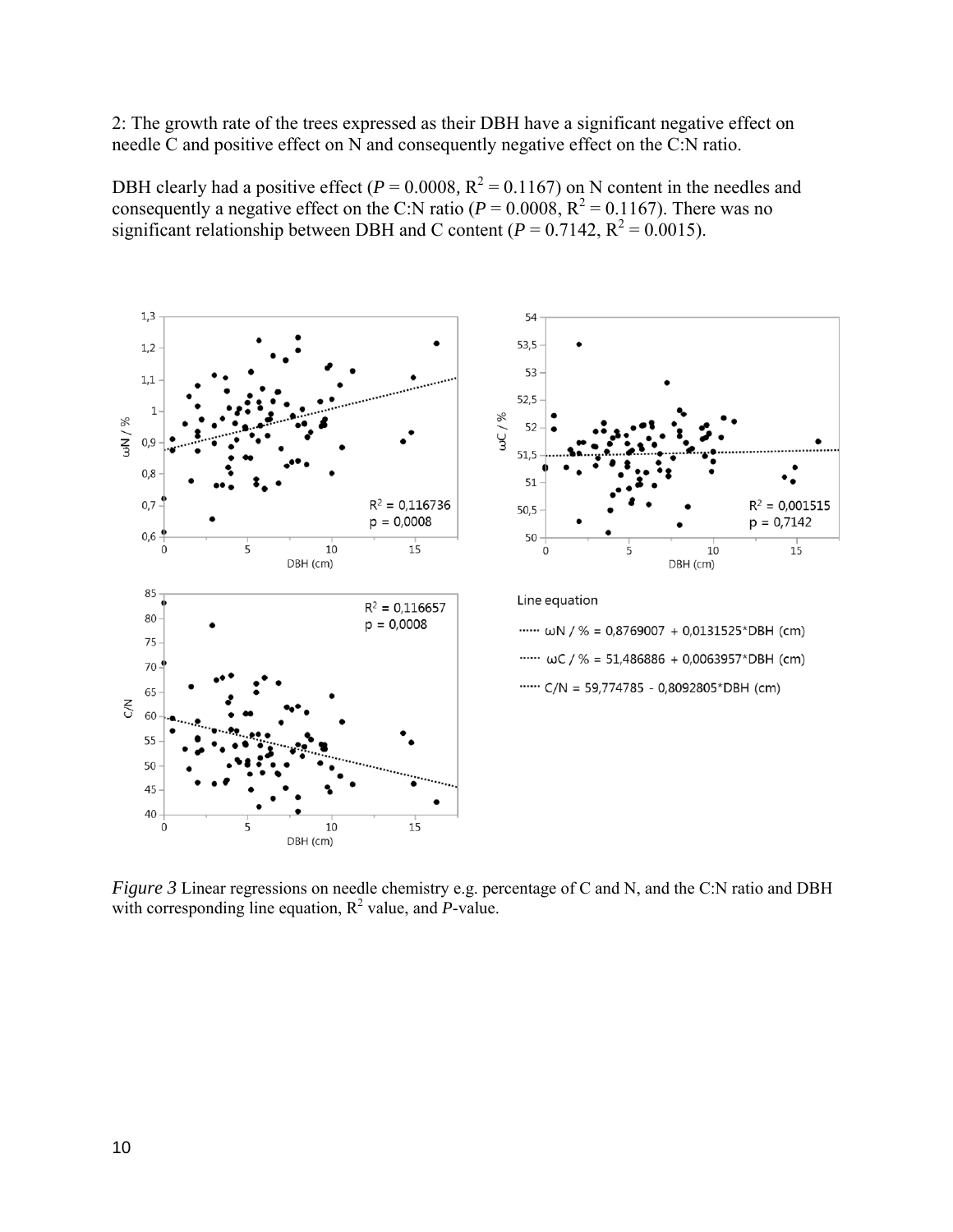3: There is a genetic component influencing C:N ratio of the needles so that the ratio differs between full-sib families.

The C:N ratio differed significantly between full-sib families ( $P = 0.0205$ , df = 8, Chi<sup>2</sup> = 18.1) also when DBH is included as a covariate to control for genetic controlled variation in growth (*P*   $= 0.0006$ , df = 1, Chi<sup>2</sup> = 11.9) (Table 1). However, the Tukey analysis was not able to detect any significantly differences in C:N ratio between the specific full-sib families in both of the analyses.

Table 1*. Test statistics from GLM analyses (P-values, Chi<sup>2</sup> , and df) of effects from full-sib family and DBH on the C:N ratio.*

| <b>Effect Tests</b> |    |         |        |
|---------------------|----|---------|--------|
| <b>Source</b>       | DF | $Chi^2$ | P      |
| Family              |    | 18 095  | 0.0205 |
| $DBH$ (cm)          |    | 11 908  | 0.0006 |

4: Growth rate of different full-sib families effect the C:N ratio of needles.

The C:N ratio in needles did not differ significantly between the full-sib families.  $(P = 0.2283)$ (Fig 4). Similar result was found for mean needle concentration of N ( $P = 0.2329$ ).



*Figure (4).* Linear regression of mean C:N ratio per full-sib family and corresponding mean DBH (cm). Line equation,  $R^2$ , and *P* in legend.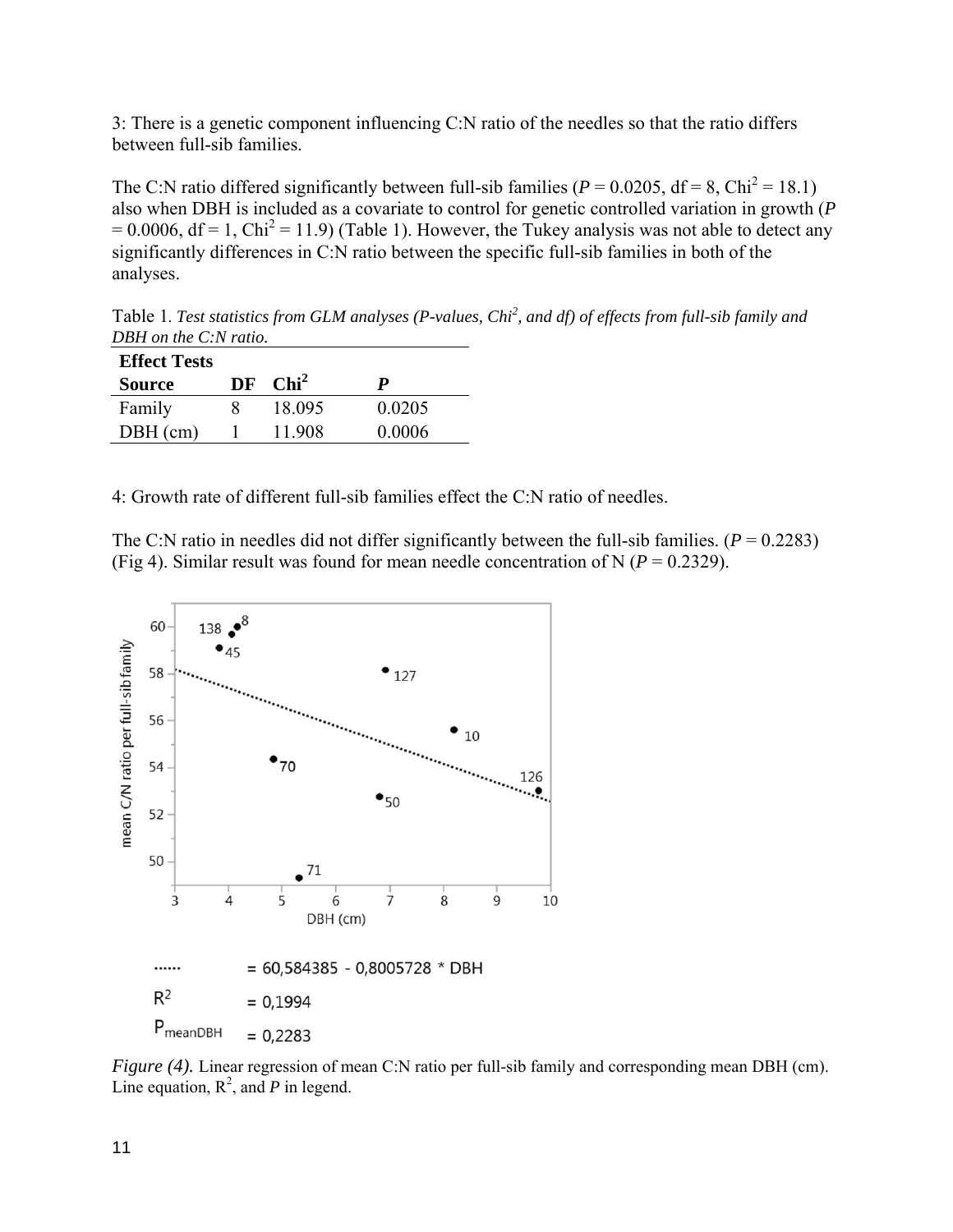The identification of the aphids resulted in 21 identified individuals in four species of the genus of *Cinara*. Most common, comprising 66 % of the community was *C. pruinosa* (14) followed by *C. piceae* (3), *C. piceicola* (3), and *C. pilicornis* (1)*.* Three individuals of *Schizolachnus spp*. was found, these are however an aphid on Scots pine (*Pinus sylvestris*) and were considered as "tourists" (Roger Petterson personal communication Nov. 2015.) and disregarded in the statistical tests (fig 5).

5: The abundance of aphids is influenced by full-sib family and the C:N ratio of needles.

The abundance of aphids differed significantly between the full-sib families ( $P = 0.0132$ , df = 8,  $Chi^2 = 19.3$ ) but not from the C:N ratio in needles ( $P = 0.2266$ , df = 1, Chi<sup>2</sup> = 1.5). However, follow-up analysis using Kruskal-Wallis method failed to detect any significant difference of aphid abundance between the nine full-sib families.



*Figure (6.)* Mean abundance of *Cinara spp*. on 9 different full-sib families of Norway spruce. Error bars show SE.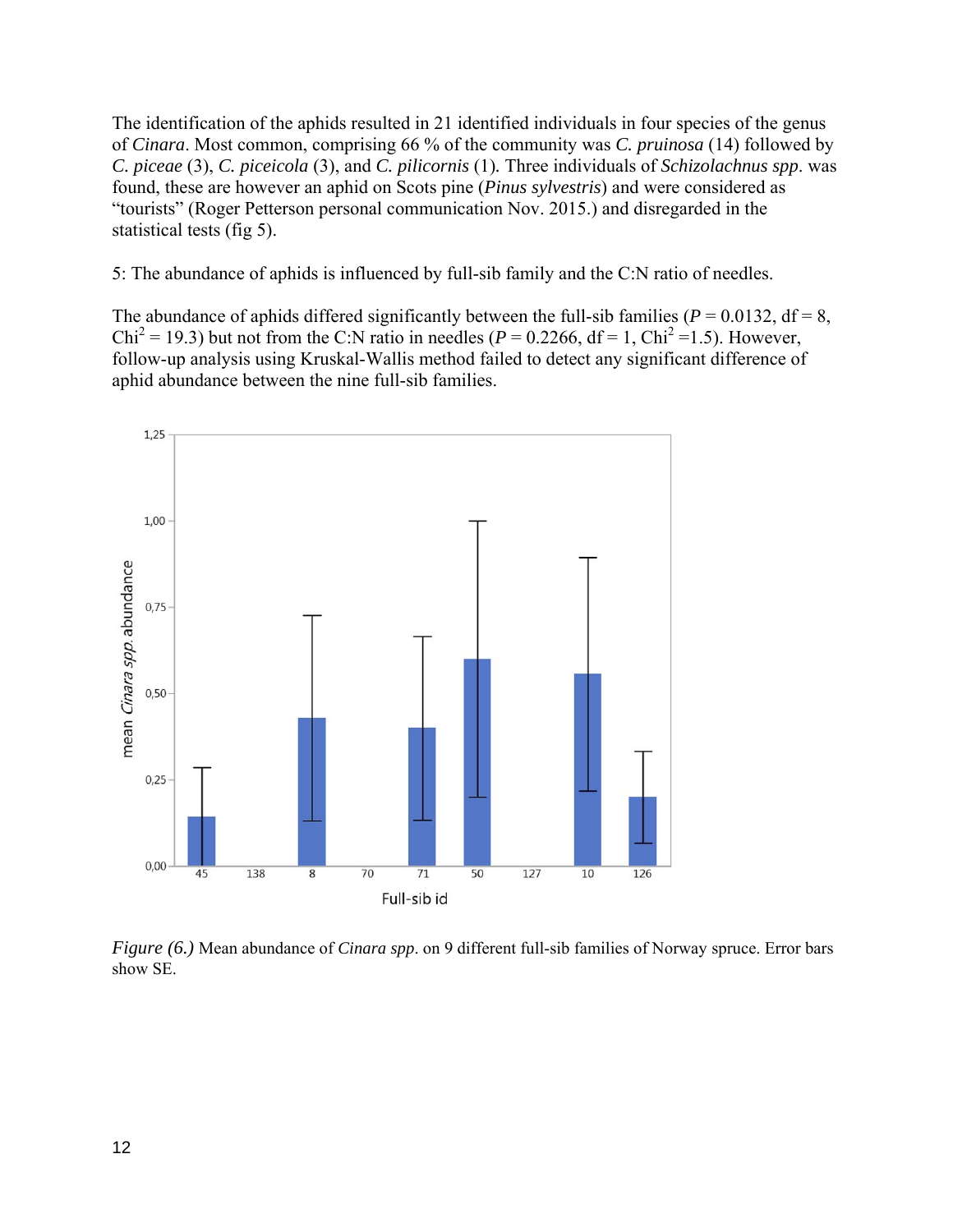6: Growth rate of different full-sib families effect the abundance of aphids.

Growth rate in the different full-sib families did not have a significantly effect on mean aphid abundance ( $P = 0.4700$ ,  $R^2 = 0.0769$ ). In (fig 7) linear regression of mean per full-sib family *Cinara spp.* and DBH is shown with linear equation,  $R^2$ -value, and p-value.



*Figure (7)* Linear regression of mean aphid abundance per full-sib family and corresponding mean DBH (cm) per full-sib family. Legend shows equation on the linear regression, p-value and  $\mathbb{R}^2$ .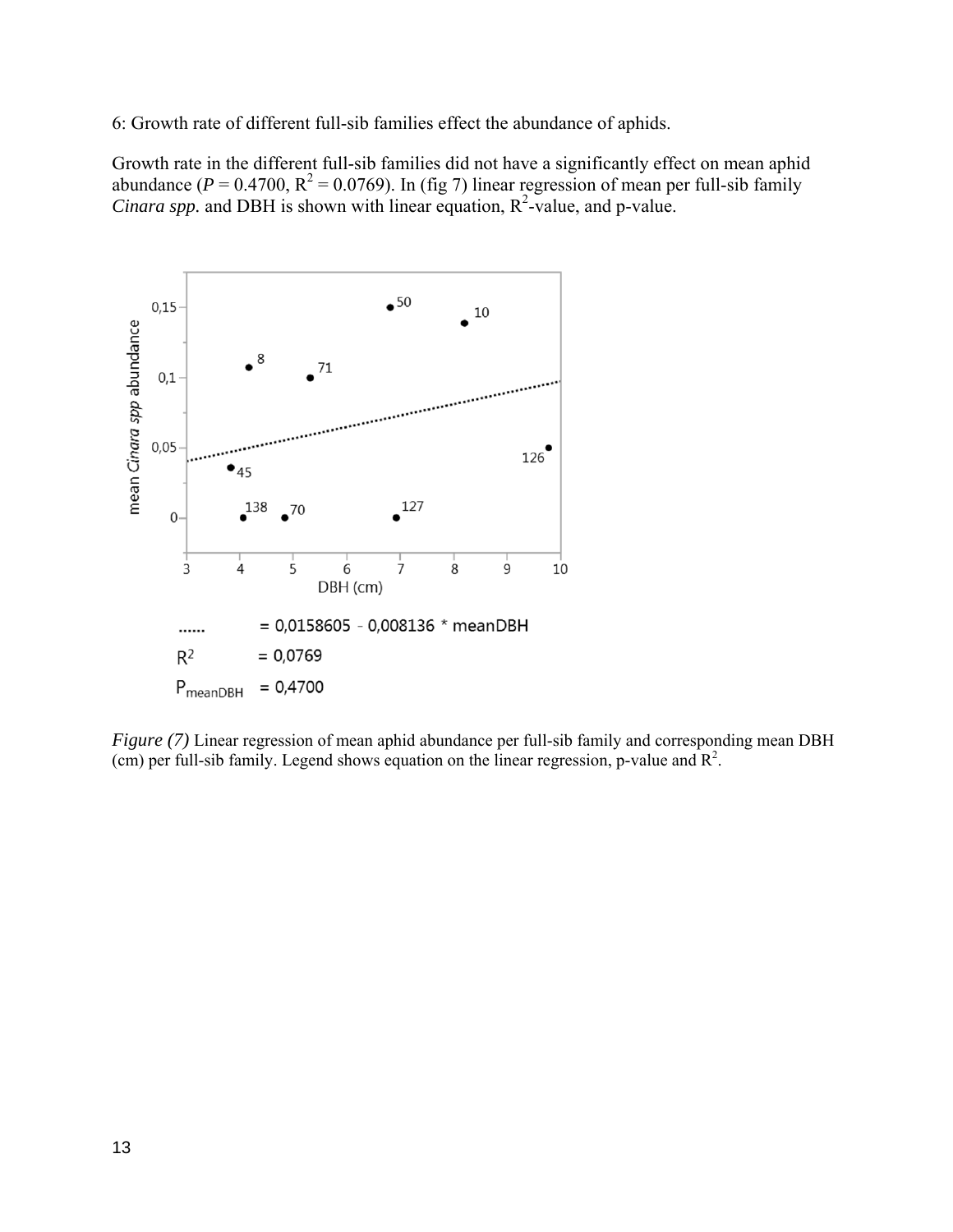#### **Discussion**

A general assumption in the field of community genetics is that genetically controlled variation in ecologically important plant traits will affect associated organisms and thus help in the formation of community phenotypes (Whitham *et al.* 2003). In this study, I was interested in exploring how genetically controlled variation in plant growth in Norway spruce may influence the nutritional status of the needles and further affect the abundance of aphids utilizing the tree. In line with the growth rate hypothesis it is clear from my results that the nutritional status (C:N) ratio) of spruce needles correlated negatively with plant growth. However, although full-sib families also differed in both growth and C:N ratio, fast growing families did not necessarily have lower C:N ratios. The genetic origin of spruce trees also had a significant effect on the abundance of aphid. This effect could, however not, be explained by the nutritional status or growth rate of the host trees.

In line with my first hypothesis (H1) my results show that there is a clear difference in growth due to tree genetic origin. One full-sib family (126) differs significantly from five others (45, 138, 8, 70, and 71). The full-sib family 126 had a DBH twice as high compared with full-sib family 45, 138, 8, 70 and 71. The remaining tree full-sib families (50, 127, and 10) did not differ significantly from any of the other six or from each other. Such genetic controlled variation in plant growth as reported here is used in Swedish tree breeding programs to improve production potential of Swedish forestry. Today, seed orchards deliver 69 % of all spruce plant material planted in Swedish forests (Anon, 2014), and it is estimated that plants from such program have increased the production potential by about 20 % (Wennström *et al.*, 2008).

Given the general theory of growth rate and plant nutrition relationships (Elser *et al.*, 1996) it is relevant to explore how variation in growth such as shown in this study can play out to affect other ecologically important plant traits. In agreement with my second hypothesis (H2) I found a correlation between growth-rate of trees and the concentration of N (positive) and consequently the C:N ratio (negative) in the needles. This is consistent with Peng *et al.* (2011) that also found a positive relation between growth and N concentration in seven shrub species (*Bauhinia faberi, Periploca sepium, Hippophae rhamnoides, Sophora davidiana, Rosa roxburghii, Berberis wisoniae,* and *Pyracantha fortuneana*). Contradicting my fourth hypothesis (H4) the correlation fails to show when exploring this relationship on a family level, most likely due to the reduced power when pooling the data. However, the trend seems similar, despite the loss of statistical significance. Nevertheless, consistent with my third hypothesis (H3) full-sib family had a significant effect on the C:N ratio in needles. In this analysis the DBH was included as a covariate thus controlling for the effect of growth itself on C:N ratios. Taken together this suggests that the effect of full-sib family on C:N ratio is not a simple relation with among family differences in growth. Instead, part of the variation is explained by other genotypic differences which cannot be determined in this study.

In line with my fifth hypothesis (H5) full-sib family has an influence on aphid abundance. However, not as predicted through the C:N ratio. The mechanism of full-sib family effect on aphid abundance could consequently not be revealed in my study. Also, contrary my last hypothesis (H6) I found no correlation between growth-rate of the different full-sib families and aphid abundance. Despite the findings of a genetic effect on aphid abundance in this study the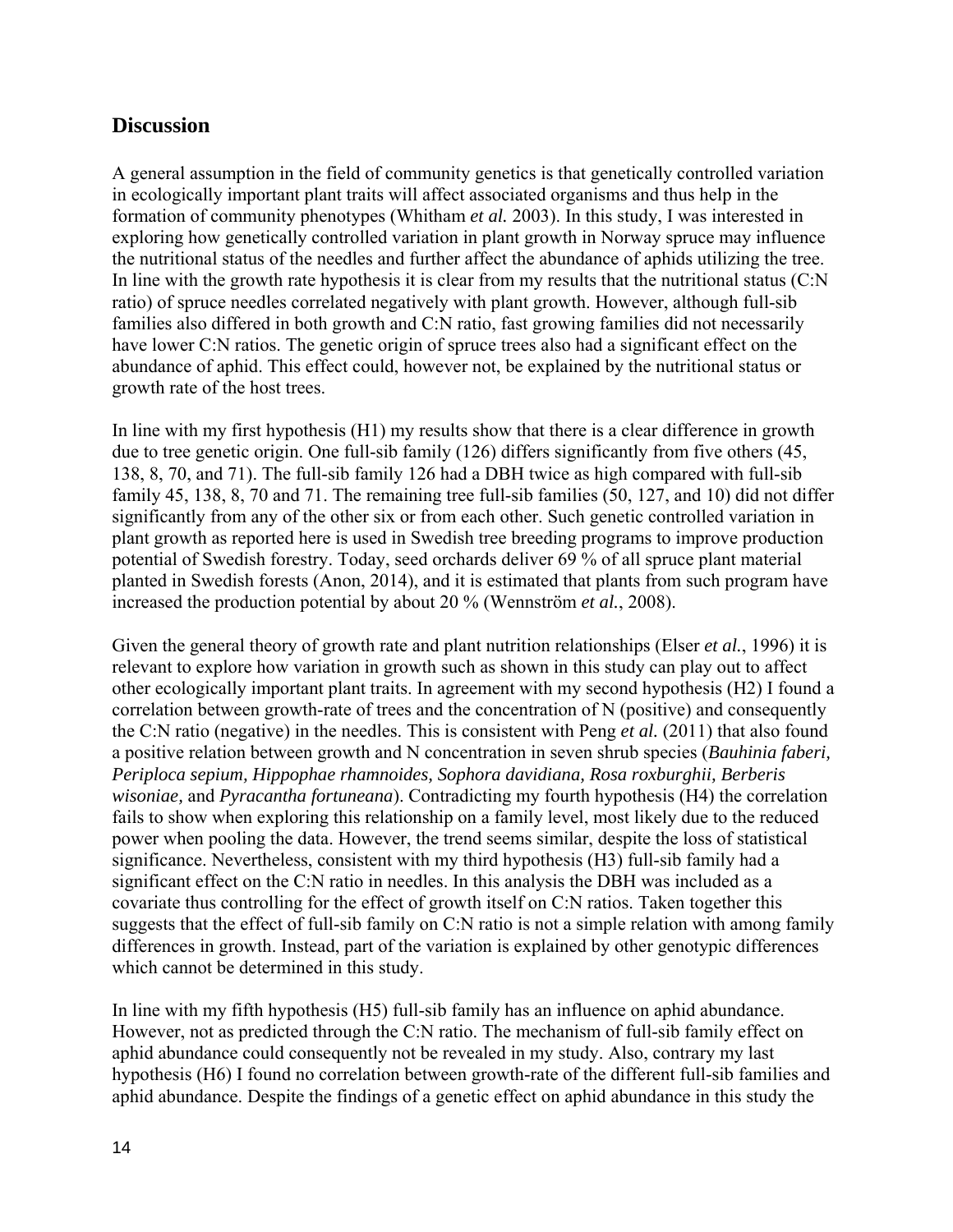mechanism of flow on effects of growth rate and C:N ratio seemed not to be valid. The reason for this may come from effects of other plant traits that may differ between genotypes. For example, Wimp *et al.* (2005) found that plant chemistry (e.g. secondary metabolites) can be an important factor that affects arthropod communities and also concluded that other genetic-based factors are likely involved. Although I cannot identify the specific mechanism, my results clearly show how plant genotype can affect plant chemistry as well as associated organisms. As stated above, Swedish tree breeding programme have a large impact on the growth of newly planted forests (Anon, 2014; Wennström *et al.*, 2008), such selection of specific genotypes could affect not only growth of spruce trees but also other ecologically important plant traits and in extension dependent organisms.

In working with my chemical analysis I assumed that trees with high concentrations of N in their needles and a low C:N ratio would imply that those needles would have a high nutritional value and be highly attractive for the aphids. However, the result contradicted that the C:N ratio influenced aphid abundance. Clearly, the genetic controlled differences in abundance of aphids could not be related to the genetically controlled levels of N in needles or growth rates of trees. The mechanism connecting the genetic control of aphid abundance remains to be determined in Norway spruce. More detailed studies on defensive substances could potentially help in this agenda. In fact, defensive chemicals come in a very large variety and concentration of C is a very rough measure of defensive capacity. For example, it is known that secondary metabolites can be used by insects in their own defence (Peterson *et al.*, 1987; Eisner *et al.*, 1974) and by feeding on them (Bernays & Woodhead, 1982; Kato, 1978). There is a great variation in effectively on defensive secondary metabolites on different species (Mattson, 1980), giving a great difficulty of using these to explain feeding behaviour of herbivores and nutrient content of foliage (Bennett & Wallsgrove, 1994).

There were no aphids found on the trees from three of the full-sib families. This is almost certainly a result of sampling intensity and should not be interpreted that these families are not utilized by aphids. Also, the within-family variation on aphid abundance was quite large which will affect the possibility to detect differences. This variation could have been reduced if sampling had been done when the aphids had been more active, i.e. earlier in the season. A more intensive sampling resulting in a greater dataset without full-sib empty of aphids had of course been preferred. Since the aphids in this study were collected late in the season, another interesting finding of Wimp *et al.*, (2005) is that toxic chemicals declined during the season which might increase the numbers of generalists. Genetically determined traits other than plant growth and needle nutritional status were not included in this study.

To conclude; in this study, I show that the genetic origin of Norway spruce have significant effects on ecologically important plant trait such as tree growth, N and C:N ratio in needles, and further can influence the abundance of aphids in tree canopies. However, growth rates of different full-sib families did not correlate with C:N ratios in needles or aphid abundance in tree canopies. Instead, it seems like there are strong among family patterns in the C:N ratio–growth rate relationship that does not correspond with the general trend of the population. Given these results, it seems possible that selection of plant material of certain genetic origin such as currently conducted in Sweden can influence how plant traits are expressed in the populations. If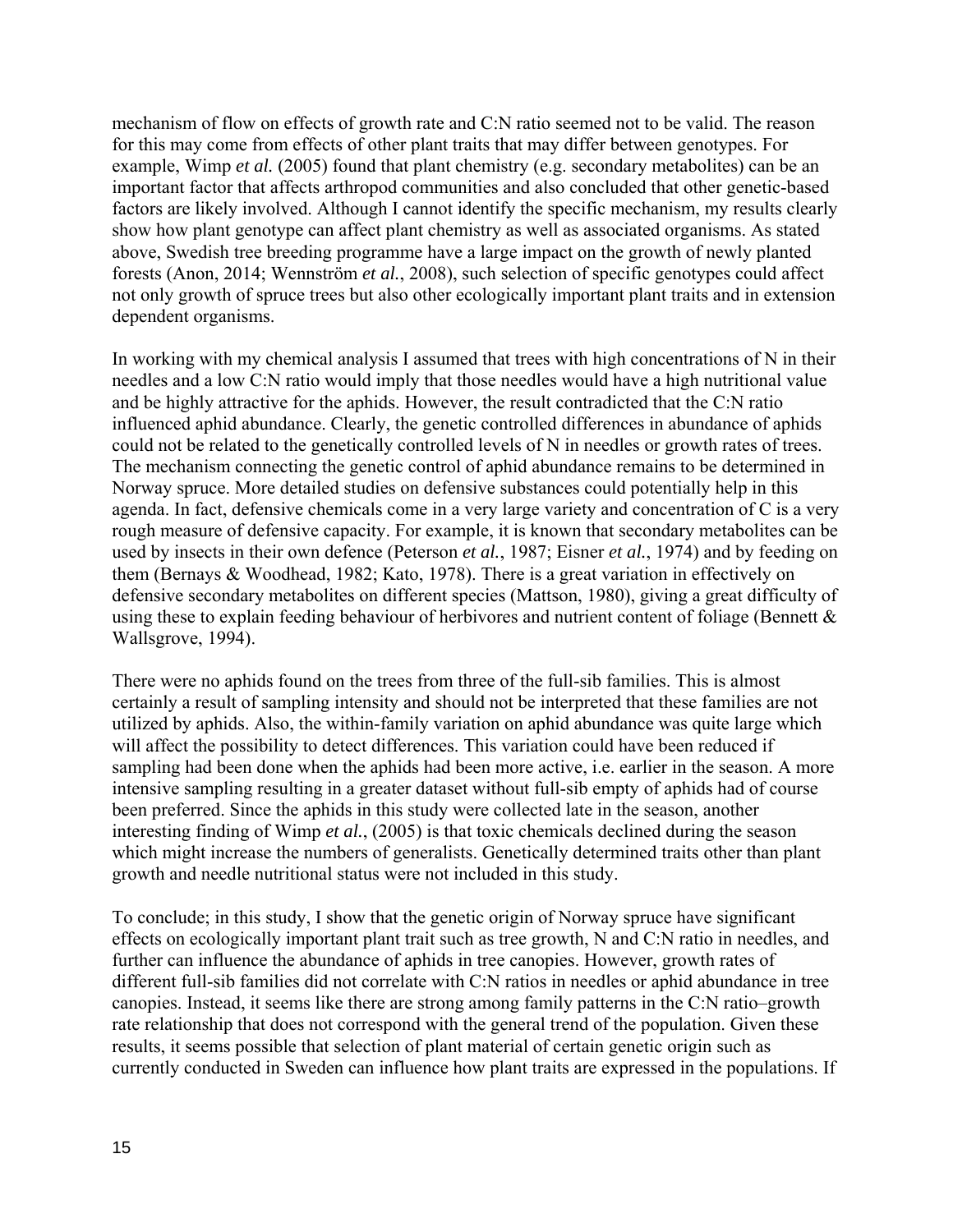these traits are of ecological significance we would also expect them to influence ecological processes.

## **Acknowledgment**

First, I would like to thank my supervisor Petter Axelsson for his support during my study, I also thank my co-supervisor Joakim Hjältén. I personally thank Roger Pettersson from the Department of Wildlife, fish, and Environmental Studies, SLU, who gave invaluable help with species identification. I greatly thank Dr. Jörgen Olsson who carried out the field work and Jonas Lundholm from the Department of Forest Ecology and Management, SLU who performed the chemical analysis. Thank also to the Forest Research Institute of Sweden (skogforsk) for providing access to the Norway spruce experiment. I would last but not least thank to all my family and friends who supported me, especially thank to Lukas Holmström, Marcus Larsson, Joakim Stenberg, and Martin Johansson.

## **References**

- Andrew, R.L., Wallis, I.R., Harwood, C.E., Henson, M. & Foley, W.J. (2007). Heritable variation in the foliar secondary metabolite sideroxylonal in Eucalyptus confers crossresistance to herbivores. *Oecologia,* 153(4), pp. 891-901.
- Anon (2014). Skogsstatistisk årsbok Swedish Statistical Yearbook. *Skogsstyrelsen Swedish Forest Agency*.
- Axelsson, E.P., Iason, G.R., Julkunen-Tiitto, R. & Whitham, T.G. (2015). Host Genetics and Environment Drive Divergent Responses of Two Resource Sharing Gall-Formers on Norway Spruce: A Common Garden Analysis. *Plos one,* 10(11), p. E0142257.
- Bennett, R.N. & Wallsgrove, R.M. (1994). Secondary metabolites in plant defense-mechanisms. *New Phytologist,* 127(4), pp. 617-633.
- Bernays, E.A. & Woodhead, S. (1982). Plant phenols utilized as nutrients by a phytophagous insect. *Science,* 216(4542), pp. 201-203.
- Borzak, C.L., Potts, B.M., Davies, N.W. & O'Reilly-Wapstra, J.M. (2015). Population divergence in the ontogenetic trajectories of foliar terpenes of a Eucalyptus species. *Annals of Botany,* 115(1), pp. 159-170.
- Dawkins, R. (1982). *The Extended Phenotype The Gene as the Unit Of Selection*: Oxford University Press.
- Dickson, L.L. & Whitham, T.G. (1996). Genetically based plant resistance traits affect arthropods, fungi, and birds. *Oecologia,* 106(3), pp. 400-406.
- Dungey, H.S., Potts, B.M., Whitham, T.G. & Li, H.F. (2000). Plant genetics affects arthropod community richness and composition: Evidence from a synthetic eucalypt hybrid population. *Evolution,* 54(6), pp. 1938-1946.
- Eisner, T., Johnesse.Js, Carrel, J., Hendry, L.B. & Meinwald, J. (1974). Defensive use by an insect of a plant resin. *Science,* 184(4140), pp. 996-999.
- Elser, J.J., Dobberfuhl, D.R., mackay, N.A. & Schampel, J.H. (1996). Organism size, life history, and N:P stoichiometry. *Bioscience,* 46(9), pp. 674-684.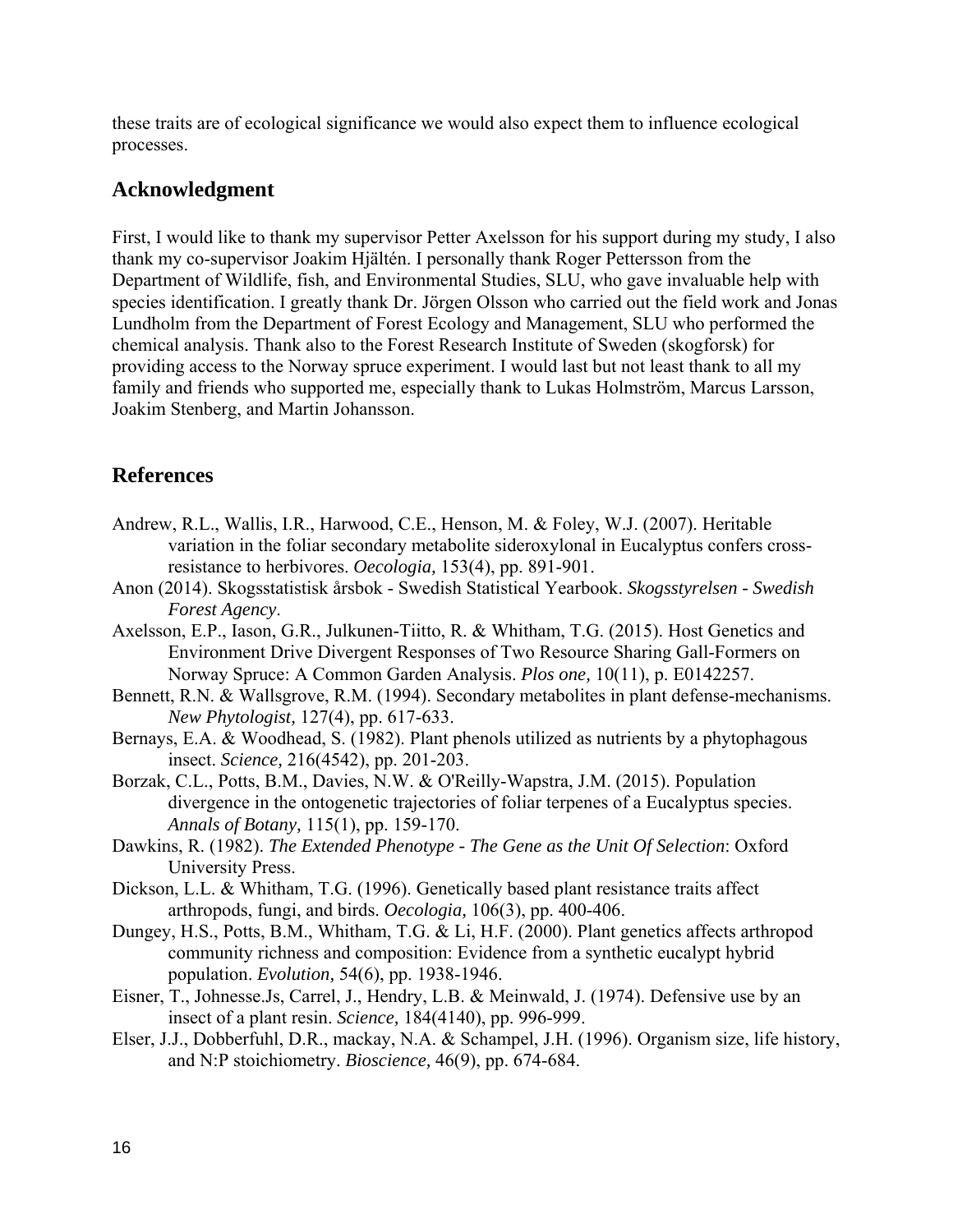- Elser, J.J., Sterner, R.W., Gorokhova, E., Fagan, W.F., Markow, T.A., Cotner, J.B., Harrison, J.F., Hobbie, S.E., Odell, G.M. & Weider, L.J. (2000). Biological stoichiometry from genes to ecosystems. *Ecology Letters,* 3(6), pp. 540-550.
- Fajer, E.D. (1989). The effects of enriched co2 atmospheres on plant-insect herbivore interactions - growth-responses of larvae of the specialist butterfly, *Junonia-coenia* (Lepidoptera: Nymphalidae). *Oecologia,* 81(4), pp. 514-520.
- Harborne, J.B. & Williams, C.A. (2000). Advances in flavonoid research since 1992. *Phytochemistry,* 55(6), pp. 481-504.
- Heie, O.E. (1980). *Fauna entomologica scandinavica The Aphidoidea (Hemiptera) of Fennoscandia and Denmark. I. General part. The families Mindaridae, Hormaphididae, Thelaxidae, Anoeciidae, and Pemphigidae.* 9): Scandinavian Science Press LTD
- Heie, O.E. (1995). *Fauna entomologica scandinavica The Aphidoidea (Hemiptera) of Fennoscandia and Denmark: Family Aphididae : Part 3 of Tribe Macrosiphini of Subfamily Aphidinae, and Family Lachnidae* 31): Brill Academic Pub
- Herms, D.A. & Mattson, W.J. (1992). The dilemma of plants to grow or defend. *Quarterly Review of Biology,* 67(3), pp. 283-335.
- Hwang, S.Y. & Lindroth, R.L. (1997). Clonal variation in foliar chemistry of aspen: Effects on gypsy moths and forest tent caterpillars. *Oecologia,* 111(1), pp. 99-108.
- Iason, G.R., Lennon, J.J., Pakeman, R.J., Thoss, V., Beaton, J.K., Sim, D.A. & Elston, D.A. (2005). Does chemical composition of individual Scots pine trees determine the biodiversity of their associated ground vegetation? *Ecology Letters,* 8(4), pp. 364-369.
- Ito, M. & Ozaki, K. (2005). Response of a gall wasp community to genetic variation in the host plant *Quercus crispula*: a test using half-sib families. *Acta Oecologica-International Journal of Ecology,* 27(1), pp. 17-24.
- Kainulainen, P., Holopainen, J., Palomaki, V. & Holopainen, T. (1996). Effects of nitrogen fertilization on secondary chemistry and ectomycorrhizal state of Scots pine seedlings and on growth of grey pine aphid. *Journal of Chemical Ecology,* 22(4), pp. 617-636.
- Kato, M. (1978). Phenols as indispensible components of the synthetic diet of the silkworm, *Bombyx-mori*. *Entomologia Experimentalis Et Applicata,* 24(3), pp. 485-490.
- Korkama, T., Fritze, H., Kiikkila, O. & Pennanen, T. (2007). Do same-aged but different height Norway spruce (*Picea abies*) clones affect soil microbial community? *Soil Biology & Biochemistry,* 39(9), pp. 2420-2423.
- Korkama, T., Mueller, M.M. & Pennanen, T. (2008). Decomposition and fungi of needle litter from slow- and fast-growing norway spruce (*Picea abies*) clones. *Microbial Ecology,*  56(1), pp. 76-89.
- Korkama, T., Pakkanen, A. & Pennanen, T. (2006). Ectomycorrhizal community structure varies among Norway spruce (*Picea abies*) clones. *New Phytologist,* 171(4), pp. 815-824.
- Maddox, G.D. & Root, R.B. (1990). Structure of the encounter between goldenrod (*Solidagoaltissima*) and its diverse insect fauna. *Ecology,* 71(6), pp. 2115-2124.
- Mattson, W.J. (1980). Herbivory in relation to plant nitrogen-content. *Annual Review of Ecology and Systematics,* 11, pp. 119-161.
- Peng, Y.H., Niklas, K.J. & Sun, S.C. (2011). The relationship between relative growth rate and whole-plant C:N:P stoichiometry in plant seedlings grown under nutrient-enriched conditions. *Journal of Plant Ecology,* 4(3), pp. 147-156.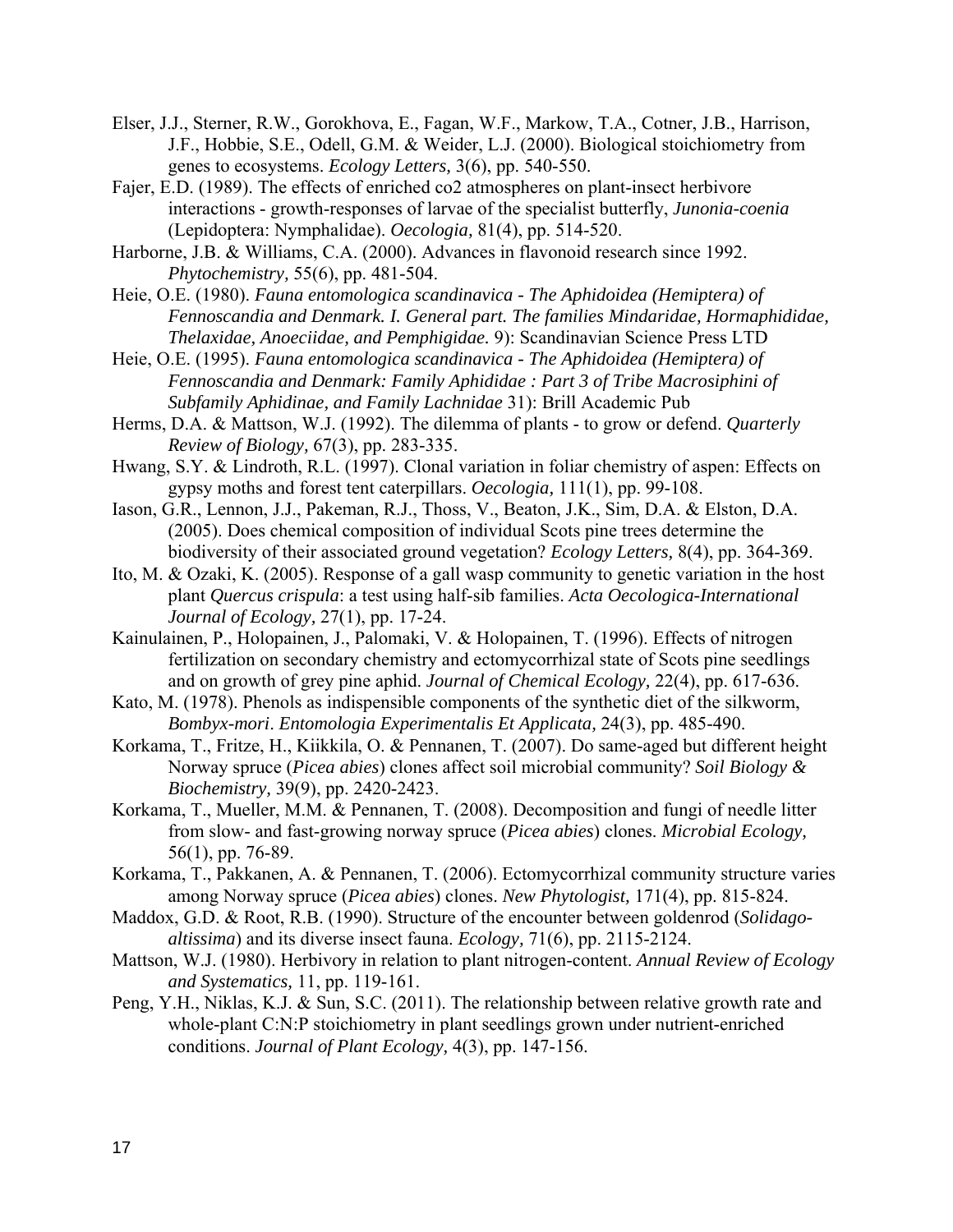- Peterson, S.C., Johnson, N.D. & Leguyader, J.L. (1987). Defensive regurgitation of allelochemicals derived from host cyanogenesis by eastern tent caterpillars. *Ecology,*  68(5), pp. 1268-1272.
- Rosner, S., Klein, A., Muller, U. & Karlsson, B. (2007). Hydraulic and mechanical properties of young Norway spruce clones related to growth and wood structure. *Tree Physiology,*  27(8), pp. 1165-1178.
- Santa-Regina, I., Rico, M., Rapp, M. & Gallego, H.A. (1997). Seasonal variation in nutrient concentration in leaves and branches of *Quercus pyrenaica*. *Journal of Vegetation Science,* 8(5), pp. 651-654.
- Steffenrem, A., Lindland, F. & Skroppa, T. (2008). Genetic and environmental variation of internodal and whorl branch formation in a progeny trial of *Picea abies*. *Scandinavian Journal of Forest Research,* 23(4), pp. 290-298.
- Swedjemark, G., Stenlid, J. & Karlsson, B. (1997). Genetic variation among clones of *Picea abies* in resistance to growth of *Heterobasidion annosum*. *Silvae Genetica,* 46(6), pp. 369-374.
- Wennström, U., Johansson, K., Lindström, A. & Stattin, E. (2008). *Skogsskötselserien nr 2, Produktion av frö och plantor*. (Skogsskötselserien 2008: Skogsstyrelsen - in Swedish.
- Westin, J., Sundblad, L.G., Strand, M. & Hallgren, J.E. (2000). Phenotypic differences between natural and selected populations of *Picea abies*. L. Frost hardiness. *Scandinavian Journal of Forest Research,* 15(5), pp. 489-499.
- Whitham, T.G., Bailey, J.K., Schweitzer, J.A., Shuster, S.M., Bangert, R.K., Leroy, C.J., Lonsdorf, E.V., Allan, G.J., difazio, S.P., Potts, B.M., Fischer, D.G., Gehring, C.A., Lindroth, R.L., Marks, J.C., Hart, S.C., Wimp, G.M. & Wooley, S.C. (2006). A framework for community and ecosystem genetics: from genes to ecosystems. *Nature Reviews Genetics,* 7(7), pp. 510-523.
- Whitham, T.G., Gehring, C.A., Lamit, L.J., Wojtowicz, T., Evans, L.M., Keith, A.R. & Smith, D.S. (2012). Community specificity: life and afterlife effects of genes. *Trends in Plant Science,* 17(5), pp. 271-281.
- Whitham, T.G., Young, W.P., Martinsen, G.D., Gehring, C.A., Schweitzer, J.A., Shuster, S.M., Wimp, G.M., Fischer, D.G., Bailey, J.K., Lindroth, R.L., Woolbright, S. & Kuske, C.R. (2003). Community and ecosystem genetics: A consequence of the extended phenotype. *Ecology,* 84(3), pp. 559-573.
- Williams, R.S. & Avakian, M.A. (2015). Colonization of *Solidago altissima* by the Specialist Aphid *Uroleucon nigrotuberculatum*: Effects of Genetic Identity and Leaf Chemistry. *Journal of Chemical Ecology,* 41(2), pp. 129-138.
- Wimp, G.M., Martinsen, G.D., Floate, K.D., Bangert, R.K. & Whitham, T.G. (2005). Plant genetic determinants of arthropod community structure and diversity. *Evolution,* 59(1), pp. 61-69.